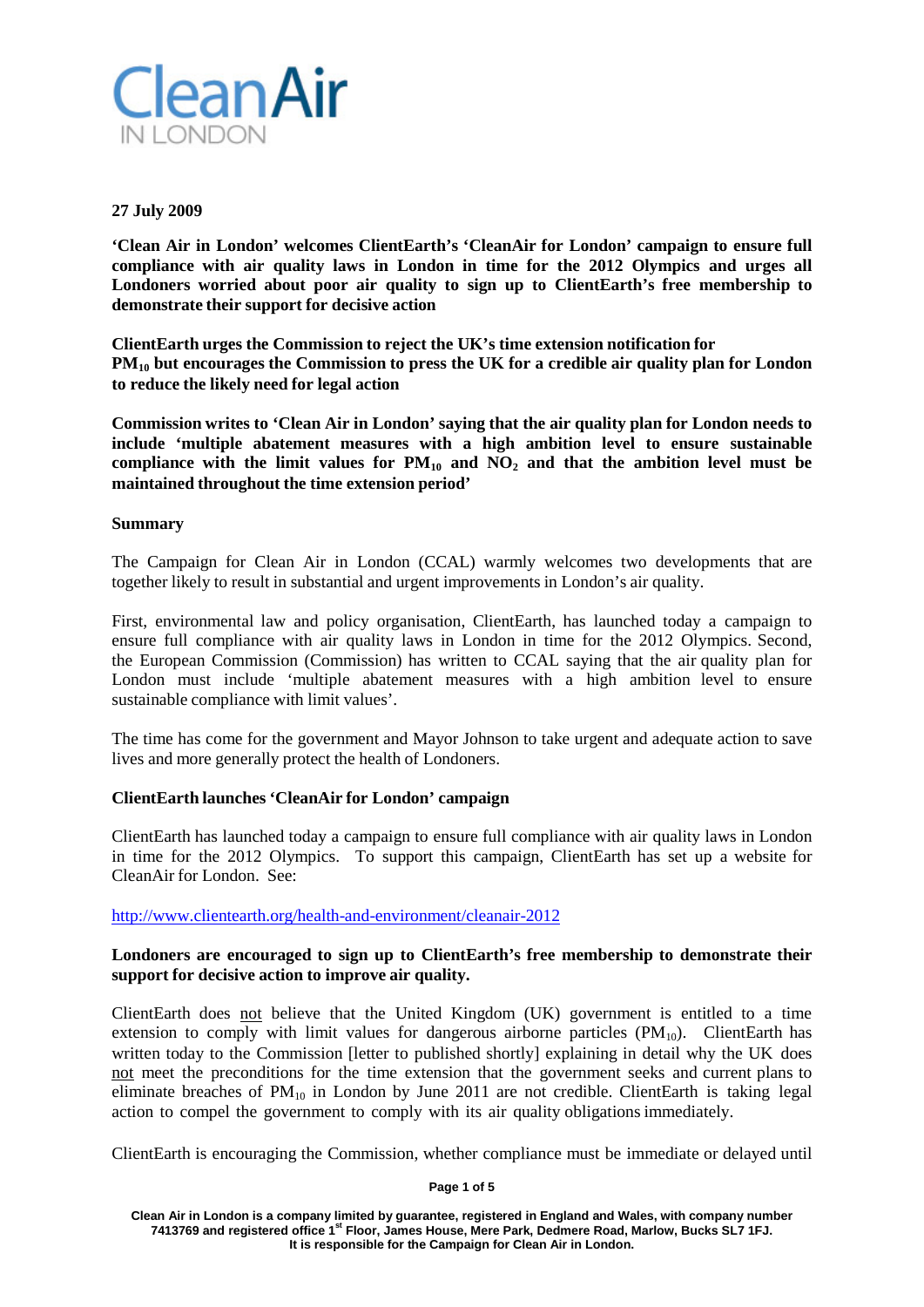

June 2011 (if a time extension is granted), to press the UK to submit a credible air quality plan for London. It says that, although the UK is ineligible for a time extension, a credible plan would reduce the need for the Commission to pursue infringement proceedings against the UK and may eliminate the need for ClientEarth to take legal action in connection with the time extension.

ClientEarth's objective is to forge positive changes to improve the lives of all Londoners. Further, it wants to see London become a model for successful environmental change in cities worldwide. If it is successful, the populations of London and the UK will benefit from a valuable legacy following the London 2012 Olympics.

James Thornton CEO of ClientEarth said "ClientEarth is grateful to Simon Birkett, founder of the Campaign for Clean Air in London, for personally supporting the launch of the CleanAir campaign. We are pleased to welcome him as a *pro bono* science and policy adviser on air quality."

# **European Commission writes to CCAL saying that the air quality plan for London must include 'multiple abatement measures with a high ambition level to ensure sustainable compliance with limit values'**

Commissioner Dimas asked Philip Owen, Head of Unit, at the Commission's Clean Air and Transport unit to reply to a letter from CCAL to the Commissioner dated 4 May 2009 which urged further infringement action against the UK over exceedances of the  $PM_{10}$  limit values. The full text of the Commission'sletter appears at the end of this Campaign Update.

Key points in the Commission's letter to CCAL include:

- "The Commission is very concerned about the strong adverse health effects due to air pollution. This is why the Commission expects Member States to do their utmost, in the interest of their citizens, to comply with the EU air quality standards in the shortest possible time."
- "The pursuit of the infringement proceedings will be considered on the basis of the decision on the exemption, taking into account also the latest information on  $PM_{10}$ concentration levels in the zones and agglomerations concerned."
- "High  $PM_{10}$  and  $NO_2$  pollution levels in the London area together with the complex contribution of a number of sources indicate that multiple abatement measures with a high ambition level are required to ensure sustainable compliance with the limit values. In order to benefit from a time extension, the UK authorities will have to identify these abatement measures and demonstrate that the combined impact of the measures will ensure compliance by the extended deadline. The Commission expects that the ambition level thus demonstrated in the notification is maintained during the whole of the exemption period."

The Commission has also highlighted a major new initiative, Project APHEKOM (www.aphekom), which has specific objectives related to the communication of information on air pollution and health.

# **Quotes**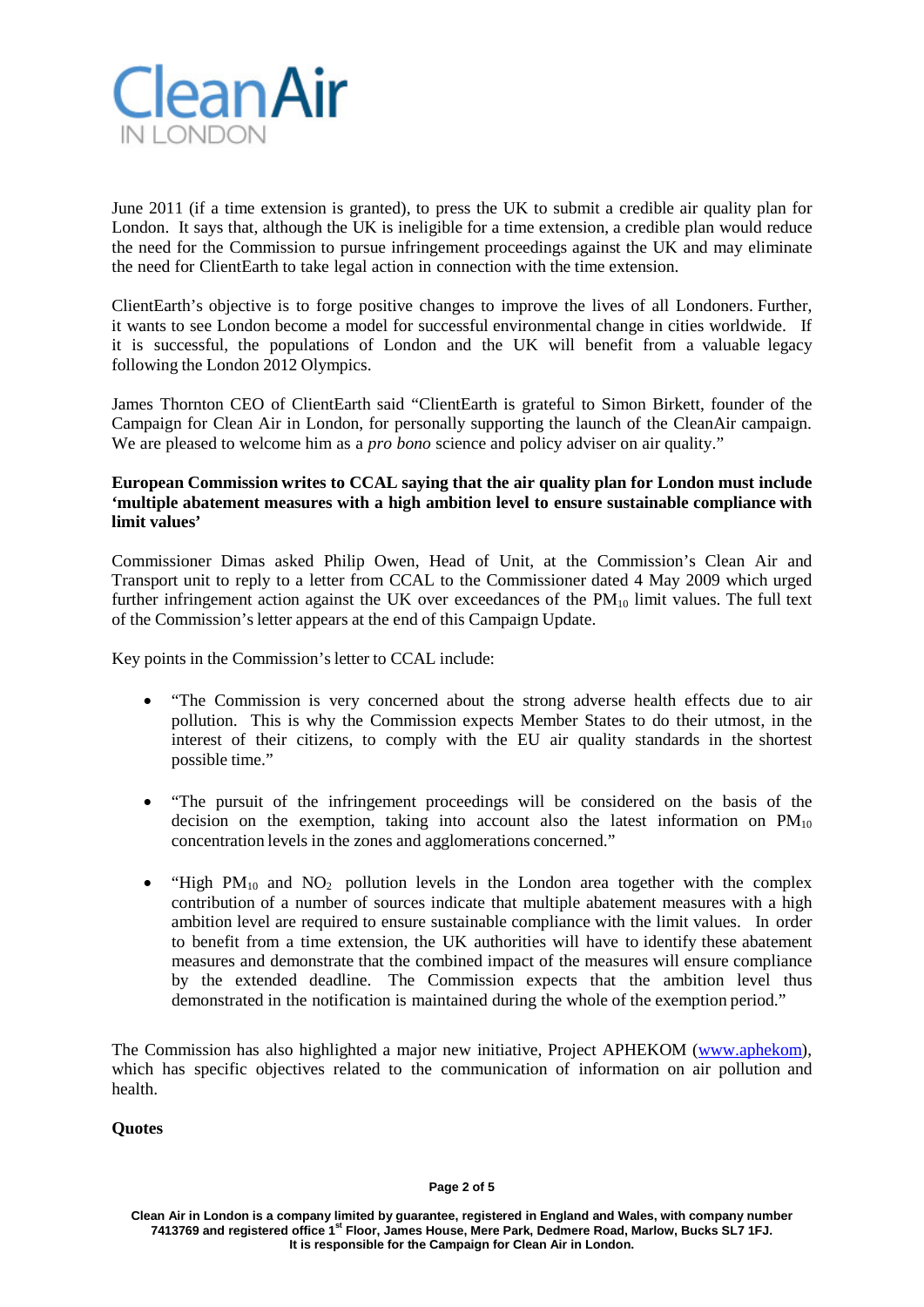

Commenting on these developments, Simon Birkett said:

"ClientEarth's commitment to enforce air quality laws throughout London by the 2012 Olympics is much needed. It is astonishing, 10 years after the legislation entered into force and well over four years since the standards for dangerous airborne particles were due to be met that these legally binding obligations have not been complied with.

"ClientEarth's letter to Commission Dimas makes it very clear that the UK is not entitled to a time extension to comply with the limit values for  $PM_{10}$ . Wisely, ClientEarth encourages the Commission to press the UK, in any event, to submit a credible air quality plan for London and implement it immediately. Unless there is urgent and adequate action on the ground in London to reverse the mean rate of increase in dangerous airborne particles  $(PM_{10})$  of 0.4% per year since the late 1990s, it seems highly likely that ClientEarth will be able to use the UK's ineligibility for a time extension to force immediate compliance with the limit values for  $PM_{10}$  to protect public health.

"The Commission's recent letter to CCAL makes clear: it is (rightly) determined to enforce air quality laws to protect public health; it may reject the UK's time extension notification for  $PM_{10}$  and escalate infringement action (e.g. if parts of London are found in September 2009 to have breached the annual limit value plus margin of tolerance for  $PM_{10}$  in 2008 (i.e. 48 micrograms per cubic metre  $(\mu g/m<sup>3</sup>)$  or if pollution levels show again an adverse trend); and that an air quality plan for London needs to include multiple abatement measures with a high ambition level to ensure sustainable compliance with the limit values.

"Why do we still have to rely on the Commission to take the lead in protecting public health in London? The time has come for the government and Mayor Johnson to take urgent and adequate action to save lives and more generally protect the health of Londoners."

"The Campaign for Clean Air in London urges all Londoners worried about poor air quality to sign up to ClientEarth's free membership to demonstrate their support for decisive action on this issue. We must all hope that James Thornton (CEO of ClientEarth), with his ClientEarth team, can do for air quality in London what he did for clean water in the USA."

# ENDS

# **ON EUROPEAN COMMISSION LETTERHEAD TO 'CLEAN AIR IN LONDON'**

European Commission Directorate-General Environment Directorate C – Climate Change & Air Unit C.3 Clean Air and Transport Brussels

Mr Simon Birkett Campaign for Clean Air in London 8 July 2009

Dear Mr Birkett

**Subject: Letter to Commissioner Dimas urging further infringement action against the UK on PM10**

**Page 3 of 5**

**Clean Air in London is a company limited by guarantee, registered in England and Wales, with company number 7413769 and registered office 1st Floor, James House, Mere Park, Dedmere Road, Marlow, Bucks SL7 1FJ. It is responsible for the Campaign for Clean Air in London.**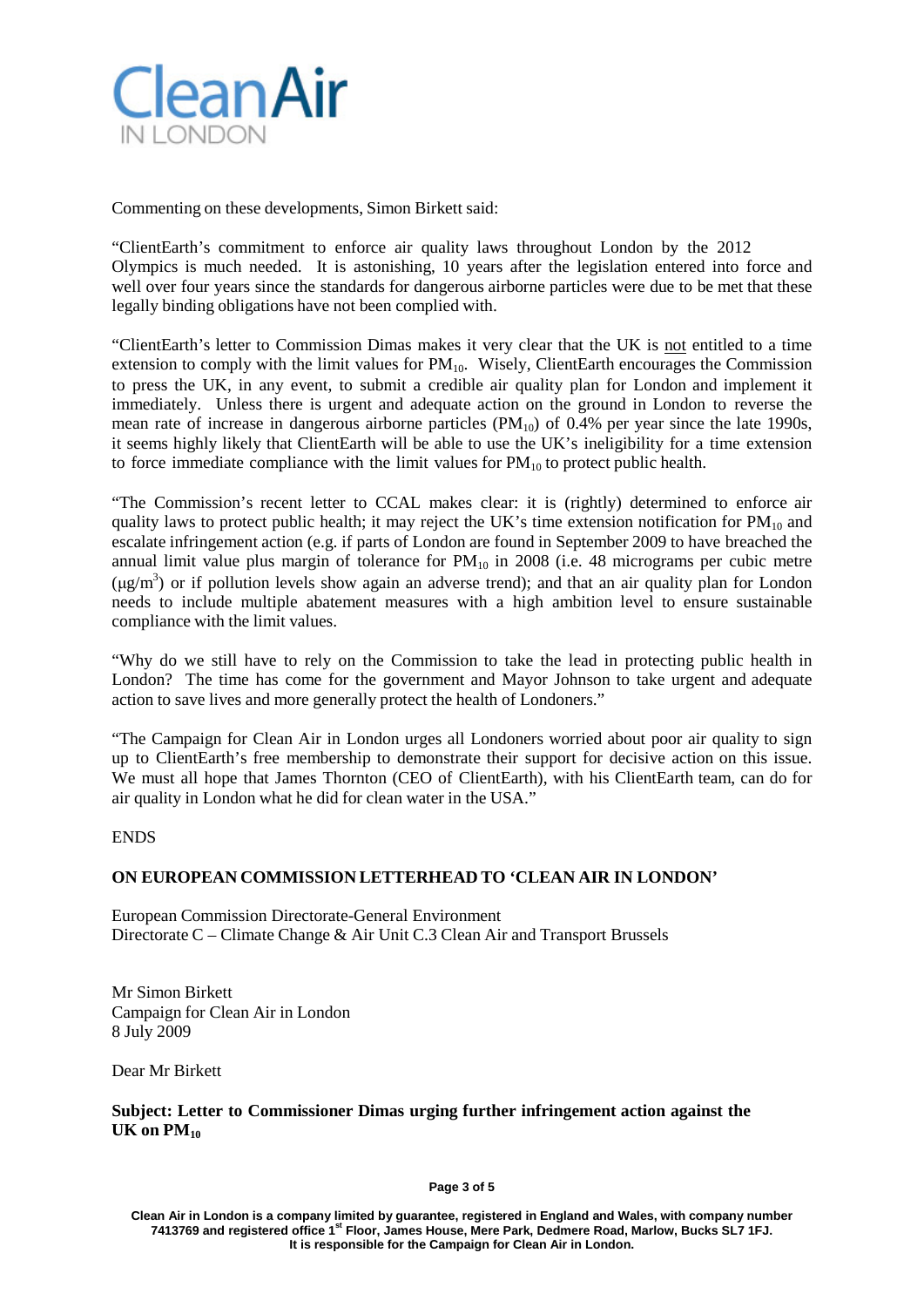

Thank you for your letter of 4 May 2009 concerning the Commission's infringement action against the UK over exceedances of the  $PM_{10}$  limit values. Commissioner Dimas has asked me to reply on his behalf.

As indicated in our previous correspondence as well as in the Commission's public statements also quoted in your letter, the Commission is very concerned about the strong adverse health effects due to air pollution. This is why the Commission expects Member States to do their utmost, in the interest of their citizens, to comply with the EU air quality standards in the shortest possible time.

The Commission issued the UK with a first warning letter for exceeding  $PM_{10}$  limit values at several places across the UK, most notably in London. In response to the warning, the UK authorities on 5 May 2009 notified the application for an exemption from the limit values for  $PM_{10}$  pursuant to Article 22 of Directive 2008/50/EC for eight air quality zones, including the zone for Greater London. The Commission is now assessing the notification and a request for further information has recently been sent to the UK authorities. It is expected that the assessment of the notification will be concluded within nine months of the initial notification.

The pursuit of the infringement proceedings will be considered on the basis of the decision on the exemption, taking into account also the latest information on  $PM_{10}$  concentration levels in the zones and agglomerations concerned.

High  $PM_{10}$  and  $NO_2$  pollution levels in the London area together with the complex contribution of a number of sources indicate that multiple abatement measures with a high ambition level are required to ensure sustainable compliance with the limit values. In order to benefit from a time extension, the UK authorities will have to identify these abatement measures and demonstrate that the combined impact of the measures will ensure compliance by the extended deadline. The Commission expects that the ambition level thus demonstrated in the notification is maintained during the whole of the exemption period.

As regards the quantification of the health impact of poor air quality in London raised in your letter, you are invited to consult the methodology employed in the Impact Assessment of the Thematic Strategy on Air Pollution and the referred studies, all available on the Commission air quality website. Choosing the appropriate metric is linked to the specific communication objective and may differ from situation to situation. Project APHEKOM (www.aphekom.org), co-funded by the European Commission's Programme on Community Action in the Field of Public Health, has also recently been launched with specific objectives related to the communication of information on air pollution and health.

Yours sincerely

Philip Owen Head of Unit

**Notes:**

# 1. **ClientEarth**

ClientEarth is a company limited by guarantee, registered in England and Wales, company